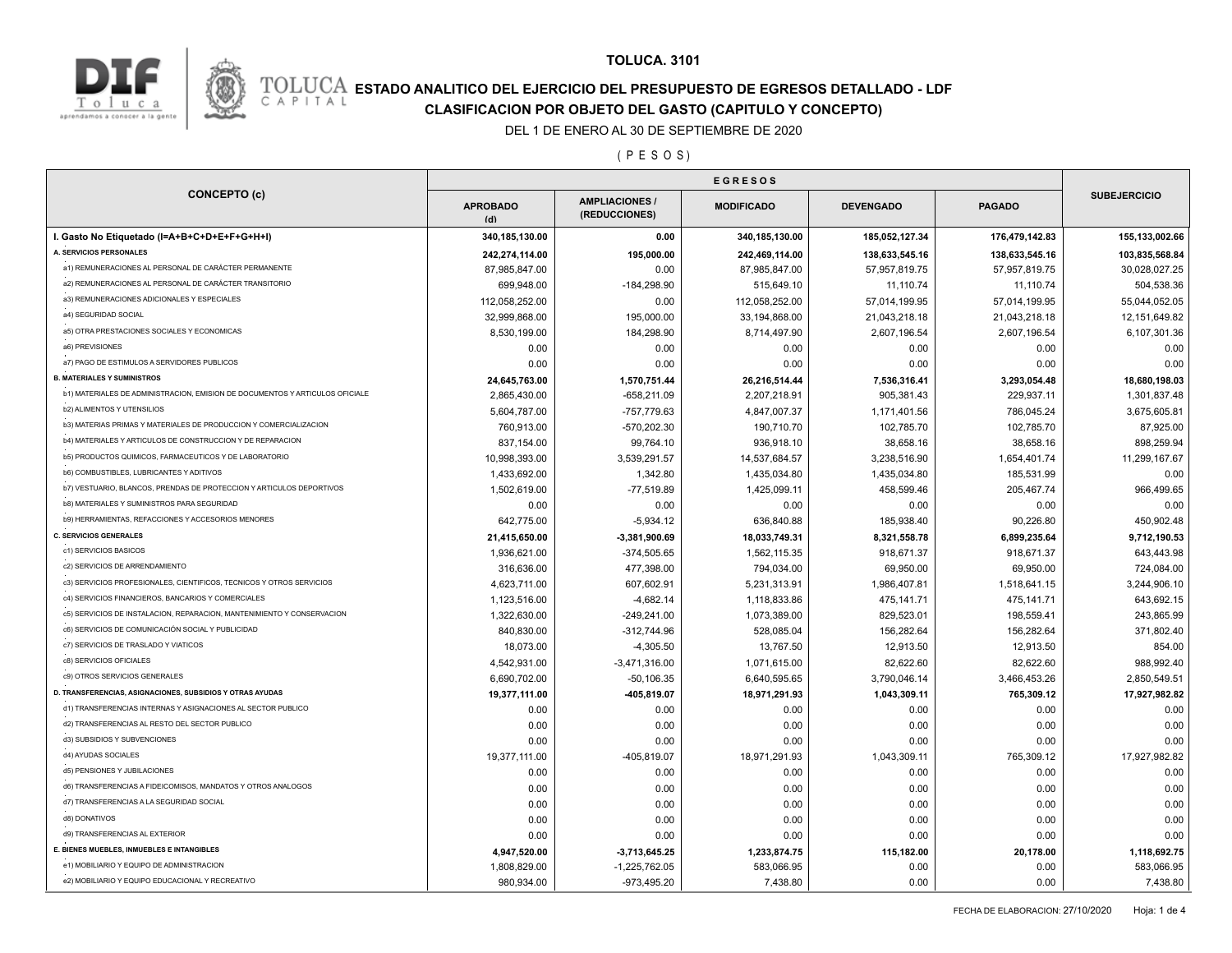

### **TOLUCA. 3101**

# **ESTADO ANALITICO DEL EJERCICIO DEL PRESUPUESTO DE EGRESOS DETALLADO - LDF**<br>CAPITAL CUASIFICACION POP OP IETO DEL CASTO (CADITIU O Y CONSTITO) **CLASIFICACION POR OBJETO DEL GASTO (CAPITULO Y CONCEPTO)**

#### DEL 1 DE ENERO AL 30 DE SEPTIEMBRE DE 2020

### ( P E S O S )

|                                                                                                                | <b>EGRESOS</b>         |                                        |                   |                  |               |                     |
|----------------------------------------------------------------------------------------------------------------|------------------------|----------------------------------------|-------------------|------------------|---------------|---------------------|
| <b>CONCEPTO (c)</b>                                                                                            | <b>APROBADO</b><br>(d) | <b>AMPLIACIONES /</b><br>(REDUCCIONES) | <b>MODIFICADO</b> | <b>DEVENGADO</b> | <b>PAGADO</b> | <b>SUBEJERCICIO</b> |
| e3) EQUIPO E INSTRUMENTAL MEDICO Y DE LABORATORIO                                                              | 728,490.00             | -468,509.00                            | 259,981.00        | 95,004.00        | 0.00          | 164,977.00          |
| e4) VEHICULOS Y EQUIPO DE TRANSPORTE                                                                           | 800,000.00             | $-800,000.00$                          | 0.00              | 0.00             | 0.00          | 0.00                |
| e5) EQUIPO DE DEFENSA Y SEGURIDAD                                                                              | 0.00                   | 0.00                                   | 0.00              | 0.00             | 0.00          | 0.00                |
| e6) MAQUINARIA, OTROS EQUIPOS Y HERRAMIENTAS                                                                   | 500,484.00             | $-302,096.00$                          | 198,388.00        | 20,178.00        | 20,178.00     | 178,210.00          |
| e7) ACTIVOS BIOLOGICOS                                                                                         | 0.00                   | 0.00                                   | 0.00              | 0.00             | 0.00          | 0.00                |
| e8) BIENES INMUEBLES                                                                                           | 0.00                   | 0.00                                   | 0.00              | 0.00             | 0.00          | 0.00                |
| e9) ACTIVOS INTANGIBLES                                                                                        | 128,783.00             | 56,217.00                              | 185,000.00        | 0.00             | 0.00          | 185,000.00          |
| F. INVERSION PUBLICA                                                                                           | 8,000,000.00           | $-2,000,000.00$                        | 6,000,000.00      | 2,958,451.82     | 424,056.37    | 3,041,548.18        |
| f1) OBRA PUBLICA EN BIENES DE DOMINIO PUBLICO                                                                  | 0.00                   | 0.00                                   | 0.00              | 0.00             | 0.00          | 0.00                |
| f2) OBRA PUBLICA EN BIENES PROPIOS                                                                             | 8,000,000.00           | $-2,000,000.00$                        | 6,000,000.00      | 2,958,451.82     | 424,056.37    | 3,041,548.18        |
| f3) PROYECTOS PRODUCTIVOS Y ACCIONES DE FOMENTO                                                                | 0.00                   | 0.00                                   | 0.00              | 0.00             | 0.00          | 0.00                |
| <b>G. INVERSIONES FINANCIERAS Y OTRAS PROVISIONES</b>                                                          | 0.00                   | 0.00                                   | 0.00              | 0.00             | 0.00          | 0.00                |
| g1) INVERSIONES PARA EL FOMENTO DE ACTIVIDADES PRODUCTIVAS                                                     | 0.00                   | 0.00                                   | 0.00              | 0.00             | 0.00          | 0.00                |
| g2) ACCIONES Y PARTICIPACIONES DE CAPITAL                                                                      | 0.00                   | 0.00                                   | 0.00              | 0.00             | 0.00          | 0.00                |
| g3) COMPRA DE TITULOS Y VALORES                                                                                | 0.00                   | 0.00                                   | 0.00              | 0.00             | 0.00          | 0.00                |
| g4) CONCESION DE PRESTAMOS                                                                                     | 0.00                   | 0.00                                   | 0.00              | 0.00             | 0.00          | 0.00                |
| g5) INVERSIONES EN FIDEICOMISOS, MANDATOS Y OTROS ANALOGOS<br>FIDEICOMISO DE DESASTRES NATURALES (INFORMATIVO) | 0.00                   | 0.00                                   | 0.00              | 0.00             | 0.00          | 0.00                |
| g6) OTRAS INVERSIONES FINANCIERAS                                                                              | 0.00                   | 0.00                                   | 0.00              | 0.00             | 0.00          | 0.00                |
| g7) PROVISIONES PARA CONTINGENCIAS Y OTRAS EROGACIONES ESPECIALES                                              | 0.00                   | 0.00                                   | 0.00              | 0.00             | 0.00          | 0.00                |
| H. PARTICIPACIONES Y APORTACIONES                                                                              | 0.00                   | 0.00                                   | 0.00              | 0.00             | 0.00          | 0.00                |
| h1) PARTICIPACIONES                                                                                            | 0.00                   | 0.00                                   | 0.00              | 0.00             | 0.00          | 0.00                |
| h2) APORTACIONES                                                                                               | 0.00                   | 0.00                                   | 0.00              | 0.00             | 0.00          | 0.00                |
| h3) CONVENIOS                                                                                                  | 0.00                   | 0.00                                   | 0.00              | 0.00             | 0.00          | 0.00                |
| I. DEUDA PUBLICA                                                                                               | 19,524,972.00          | 7,735,613.57                           | 27,260,585.57     | 26,443,764.06    | 26,443,764.06 | 816,821.51          |
| i1) AMORTIZACION DE LA DEUDA PUBLICA                                                                           | 0.00                   | 0.00                                   | 0.00              | 0.00             | 0.00          | 0.00                |
| i2) INTERESES DE LA DEUDA PUBLICA                                                                              | 0.00                   | 0.00                                   | 0.00              | 0.00             | 0.00          | 0.00                |
| i3) COMISIONES DE LA DEUDA PUBLICA                                                                             | 0.00                   | 0.00                                   | 0.00              | 0.00             | 0.00          | 0.00                |
| i4) GASTOS DE LA DEUDA PUBLICA                                                                                 | 0.00                   | 0.00                                   | 0.00              | 0.00             | 0.00          | 0.00                |
| i5) COSTO POR COBERTURAS                                                                                       | 0.00                   | 0.00                                   | 0.00              | 0.00             | 0.00          | 0.00                |
| i6) APOYOS FINANCIEROS                                                                                         | 0.00                   | 0.00                                   | 0.00              | 0.00             | 0.00          | 0.00                |
| i7) ADEUDOS DE EJERCICIOS FISCALES ANTERIORES (ADEFAS)                                                         | 19,524,972.00          | 7,735,613.57                           | 27,260,585.57     | 26,443,764.06    | 26,443,764.06 | 816,821.51          |
|                                                                                                                |                        |                                        |                   |                  |               |                     |
| II. Gasto Etiquetado (II=A+B+C+D+E+F+G+H+I)                                                                    | 0.00                   | 0.00                                   | 0.00              | 0.00             | 0.00          | 0.00                |
| A. SERVICIOS PERSONALES                                                                                        | 0.00                   | 0.00                                   | 0.00              | 0.00             | 0.00          | 0.00                |
| a1) REMUNERACIONES AL PERSONAL DE CARÁCTER PERMANENTE                                                          | 0.00                   | 0.00                                   | 0.00              | 0.00             | 0.00          | 0.00                |
| a2) REMUNERACIONES AL PERSONAL DE CARÁCTER TRANSITORIO                                                         | 0.00                   | 0.00                                   | 0.00              | 0.00             | 0.00          | 0.00                |
| a3) REMUNERACIONES ADICIONALES Y ESPECIALES                                                                    | 0.00                   | 0.00                                   | 0.00              | 0.00             | 0.00          | 0.00                |
| a4) SEGURIDAD SOCIAL                                                                                           | 0.00                   | 0.00                                   | 0.00              | 0.00             | 0.00          | 0.00                |
| a5) OTRA PRESTACIONES SOCIALES Y ECONOMICAS                                                                    | 0.00                   | 0.00                                   | 0.00              | 0.00             | 0.00          | 0.00                |
| a6) PREVISIONES                                                                                                | 0.00                   | 0.00                                   | 0.00              | 0.00             | 0.00          | 0.00                |
| a7) PAGO DE ESTIMULOS A SERVIDORES PUBLICOS                                                                    | 0.00                   | 0.00                                   | 0.00              | 0.00             | 0.00          | 0.00                |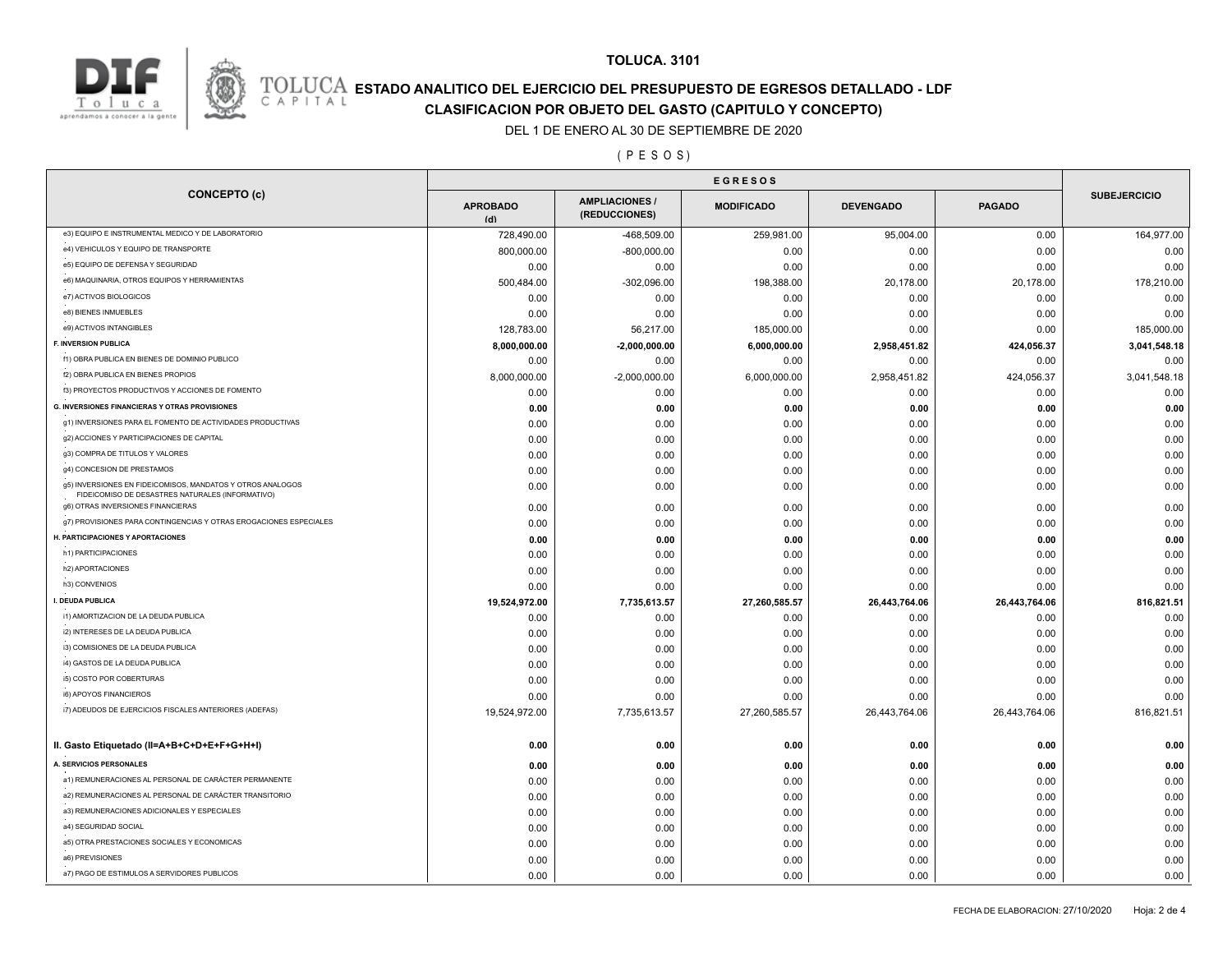



### **TOLUCA. 3101**

# **ESTADO ANALITICO DEL EJERCICIO DEL PRESUPUESTO DE EGRESOS DETALLADO - LDF**<br>CAPITAL CUASIFICACION POP OR IETO DEL GASTO (CAPITULO Y CONCEPTO) **CLASIFICACION POR OBJETO DEL GASTO (CAPITULO Y CONCEPTO)**

### DEL 1 DE ENERO AL 30 DE SEPTIEMBRE DE 2020

### ( P E S O S )

| <b>CONCEPTO (c)</b>                                                          | <b>APROBADO</b><br>(d) | <b>AMPLIACIONES/</b><br>(REDUCCIONES) | <b>MODIFICADO</b> | <b>DEVENGADO</b> | <b>PAGADO</b> | <b>SUBEJERCICIO</b> |
|------------------------------------------------------------------------------|------------------------|---------------------------------------|-------------------|------------------|---------------|---------------------|
| <b>B. MATERIALES Y SUMINISTROS</b>                                           | 0.00                   | 0.00                                  | 0.00              | 0.00             | 0.00          | 0.00                |
| b1) MATERIALES DE ADMINISTRACION, EMISION DE DOCUMENTOS Y ARTICULOS OFICIALE | 0.00                   | 0.00                                  | 0.00              | 0.00             | 0.00          | 0.00                |
| <b>b2) ALIMENTOS Y UTENSILIOS</b>                                            | 0.00                   | 0.00                                  | 0.00              | 0.00             | 0.00          | 0.00                |
| b3) MATERIAS PRIMAS Y MATERIALES DE PRODUCCION Y COMERCIALIZACION            | 0.00                   | 0.00                                  | 0.00              | 0.00             | 0.00          | 0.00                |
| b4) MATERIALES Y ARTICULOS DE CONSTRUCCION Y DE REPARACION                   | 0.00                   | 0.00                                  | 0.00              | 0.00             | 0.00          | 0.00                |
| b5) PRODUCTOS QUIMICOS, FARMACEUTICOS Y DE LABORATORIO                       | 0.00                   | 0.00                                  | 0.00              | 0.00             | 0.00          | 0.00                |
| <b>b6) COMBUSTIBLES, LUBRICANTES Y ADITIVOS</b>                              | 0.00                   | 0.00                                  | 0.00              | 0.00             | 0.00          | 0.00                |
| b7) VESTUARIO, BLANCOS, PRENDAS DE PROTECCION Y ARTICULOS DEPORTIVOS         | 0.00                   | 0.00                                  | 0.00              | 0.00             | 0.00          | 0.00                |
| <b>b8) MATERIALES Y SUMINISTROS PARA SEGURIDAD</b>                           | 0.00                   | 0.00                                  | 0.00              | 0.00             | 0.00          | 0.00                |
| b9) HERRAMIENTAS, REFACCIONES Y ACCESORIOS MENORES                           | 0.00                   | 0.00                                  | 0.00              | 0.00             | 0.00          | 0.00                |
| <b>C. SERVICIOS GENERALES</b>                                                | 0.00                   | 0.00                                  | 0.00              | 0.00             | 0.00          | 0.00                |
| c1) SERVICIOS BASICOS                                                        | 0.00                   | 0.00                                  | 0.00              | 0.00             | 0.00          | 0.00                |
| c2) SERVICIOS DE ARRENDAMIENTO                                               | 0.00                   | 0.00                                  | 0.00              | 0.00             | 0.00          | 0.00                |
| c3) SERVICIOS PROFESIONALES, CIENTIFICOS, TECNICOS Y OTROS SERVICIOS         | 0.00                   | 0.00                                  | 0.00              | 0.00             | 0.00          | 0.00                |
| c4) SERVICIOS FINANCIEROS, BANCARIOS Y COMERCIALES                           | 0.00                   | 0.00                                  | 0.00              | 0.00             | 0.00          | 0.00                |
| c5) SERVICIOS DE INSTALACION, REPARACION, MANTENIMIENTO Y CONSERVACION       | 0.00                   | 0.00                                  | 0.00              | 0.00             | 0.00          | 0.00                |
| c6) SERVICIOS DE COMUNICACIÓN SOCIAL Y PUBLICIDAD                            | 0.00                   | 0.00                                  | 0.00              | 0.00             | 0.00          | 0.00                |
| c7) SERVICIOS DE TRASLADO Y VIATICOS                                         | 0.00                   | 0.00                                  | 0.00              | 0.00             | 0.00          | 0.00                |
| c8) SERVICIOS OFICIALES                                                      | 0.00                   | 0.00                                  | 0.00              | 0.00             | 0.00          | 0.00                |
| c9) OTROS SERVICIOS GENERALES                                                | 0.00                   | 0.00                                  | 0.00              | 0.00             | 0.00          | 0.00                |
| D. TRANSFERENCIAS, ASIGNACIONES, SUBSIDIOS Y OTRAS AYUDAS                    | 0.00                   | 0.00                                  | 0.00              | 0.00             | 0.00          | 0.00                |
| d1) TRANSFERENCIAS INTERNAS Y ASIGNACIONES AL SECTOR PUBLICO                 | 0.00                   | 0.00                                  | 0.00              | 0.00             | 0.00          | 0.00                |
| d2) TRANSFERENCIAS AL RESTO DEL SECTOR PUBLICO                               | 0.00                   | 0.00                                  | 0.00              | 0.00             | 0.00          | 0.00                |
| d3) SUBSIDIOS Y SUBVENCIONES                                                 | 0.00                   | 0.00                                  | 0.00              | 0.00             | 0.00          | 0.00                |
| d4) AYUDAS SOCIALES                                                          | 0.00                   | 0.00                                  | 0.00              | 0.00             | 0.00          | 0.00                |
| d5) PENSIONES Y JUBILACIONES                                                 | 0.00                   | 0.00                                  | 0.00              | 0.00             | 0.00          | 0.00                |
| d6) TRANSFERENCIAS A FIDEICOMISOS, MANDATOS Y OTROS ANALOGOS                 | 0.00                   | 0.00                                  | 0.00              | 0.00             | 0.00          | 0.00                |
| d7) TRANSFERENCIAS A LA SEGURIDAD SOCIAL                                     | 0.00                   | 0.00                                  | 0.00              | 0.00             | 0.00          | 0.00                |
| d8) DONATIVOS                                                                | 0.00                   | 0.00                                  | 0.00              | 0.00             | 0.00          | 0.00                |
| d9) TRANSFERENCIAS AL EXTERIOR                                               | 0.00                   | 0.00                                  | 0.00              | 0.00             | 0.00          | 0.00                |
| E. BIENES MUEBLES, INMUEBLES E INTANGIBLES                                   | 0.00                   | 0.00                                  | 0.00              | 0.00             | 0.00          | 0.00                |
| e1) MOBILIARIO Y EQUIPO DE ADMINISTRACION                                    | 0.00                   | 0.00                                  | 0.00              | 0.00             | 0.00          | 0.00                |
| e2) MOBILIARIO Y EQUIPO EDUCACIONAL Y RECREATIVO                             | 0.00                   | 0.00                                  | 0.00              | 0.00             | 0.00          | 0.00                |
| e3) EQUIPO E INSTRUMENTAL MEDICO Y DE LABORATORIO                            | 0.00                   | 0.00                                  | 0.00              | 0.00             | 0.00          | 0.00                |
| e4) VEHICULOS Y EQUIPO DE TRANSPORTE                                         | 0.00                   | 0.00                                  | 0.00              | 0.00             | 0.00          | 0.00                |
| e5) EQUIPO DE DEFENSA Y SEGURIDAD                                            | 0.00                   | 0.00                                  | 0.00              | 0.00             | 0.00          | 0.00                |
| e6) MAQUINARIA, OTROS EQUIPOS Y HERRAMIENTAS                                 | 0.00                   | 0.00                                  | 0.00              | 0.00             | 0.00          | 0.00                |
| e7) ACTIVOS BIOLOGICOS                                                       | 0.00                   | 0.00                                  | 0.00              | 0.00             | 0.00          | 0.00                |
| e8) BIENES INMUEBLES                                                         |                        |                                       |                   |                  | 0.00          | 0.00                |
| e9) ACTIVOS INTANGIBLES                                                      | 0.00                   | 0.00                                  | 0.00              | 0.00             |               |                     |
| <b>F. INVERSION PUBLICA</b>                                                  | 0.00                   | 0.00                                  | 0.00              | 0.00             | 0.00          | 0.00                |
| f1) OBRA PUBLICA EN BIENES DE DOMINIO PUBLICO                                | 0.00                   | 0.00                                  | 0.00              | 0.00             | 0.00          | 0.00                |
|                                                                              | 0.00                   | 0.00                                  | 0.00              | 0.00             | 0.00          | 0.00                |